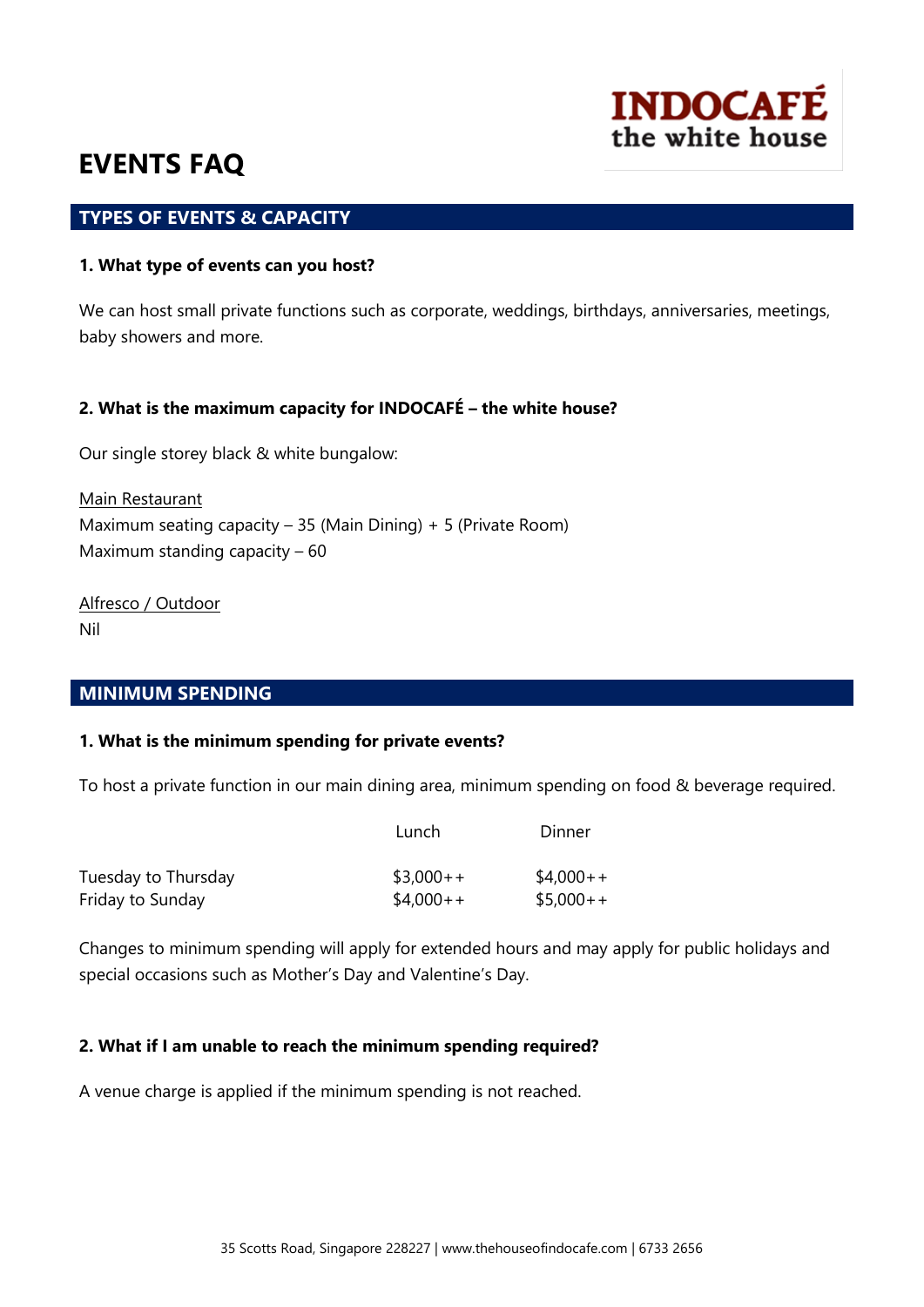

### **PRODUCT & SERVICES**

#### **1. What type of cuisine do you serve?**

Peranakan cuisine (also known as Nyonya cuisine)

Peranakan cooking is the result of blending Chinese ingredients with various distinct spices and cooking techniques used by the Malay & Indonesian community.

### **2. Are you Halal-certified?**

No. However, our kitchen will be able to prepare menus without pork or lard.

#### **3. Can I bring my own food for my event?**

Unfortunately, all food & beverage comes from our kitchen. We do, however, welcome you to bring in your own celebration cake for special occasion.

#### **4. Can I bring my own wines and hard liquor?**

Yes. Our corkage charges are as follow: 750ml duty-paid red/white wine - \$35++ per bottle 750ml duty-paid sparkling wine - \$45++ per bottle 700-750ml duty-paid hard liquor - \$65++ per bottle

You can also opt for the following: 1 x bottle (purchased from us) =  $1 \times$  BYO bottle (corkage waived)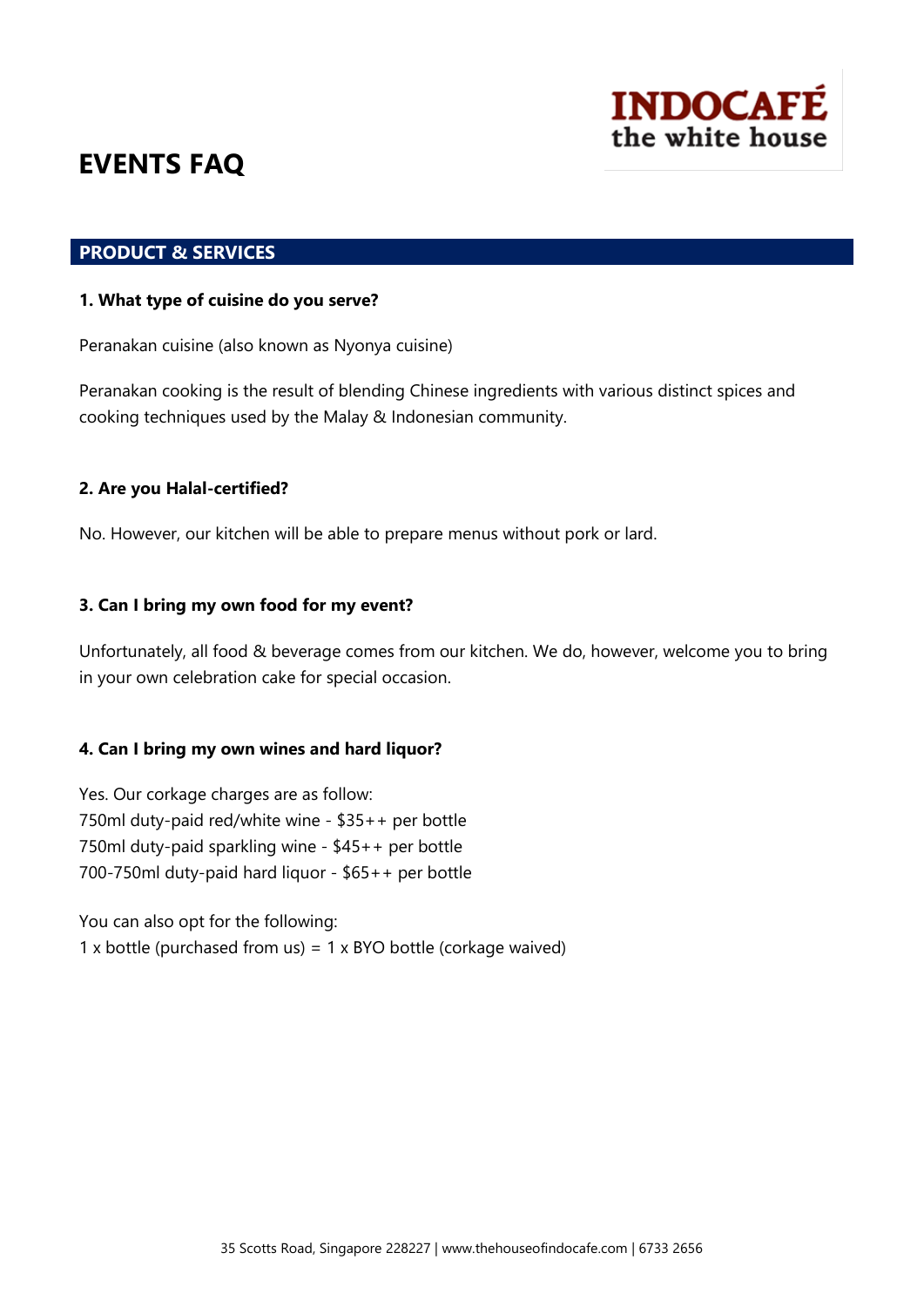

### **ENTERTAINMENT / AV SUPPORT**

#### **1. Can I play my own music?**

Yes, for exclusive events only.

#### **2. Do you provide projectors, screen, microphone and speakers?**

Yes, rental charges will apply.

However, you may bring your own projector and screen but please note that we do not provide technical support.

## **PAYMENTS**

#### **1. Do you require a deposit?**

Yes, a 50% non-refundable deposit is required to secure the venue for your event. Your event can only be confirmed once the deposit has been paid.

#### **2. What are the methods of payment?**

We except payments by Cash and Credit Card (MasterCard/Visa/American Express/Union Pay/JCB) Cheques are payable to Sarika Connoisseur Café Pte Ltd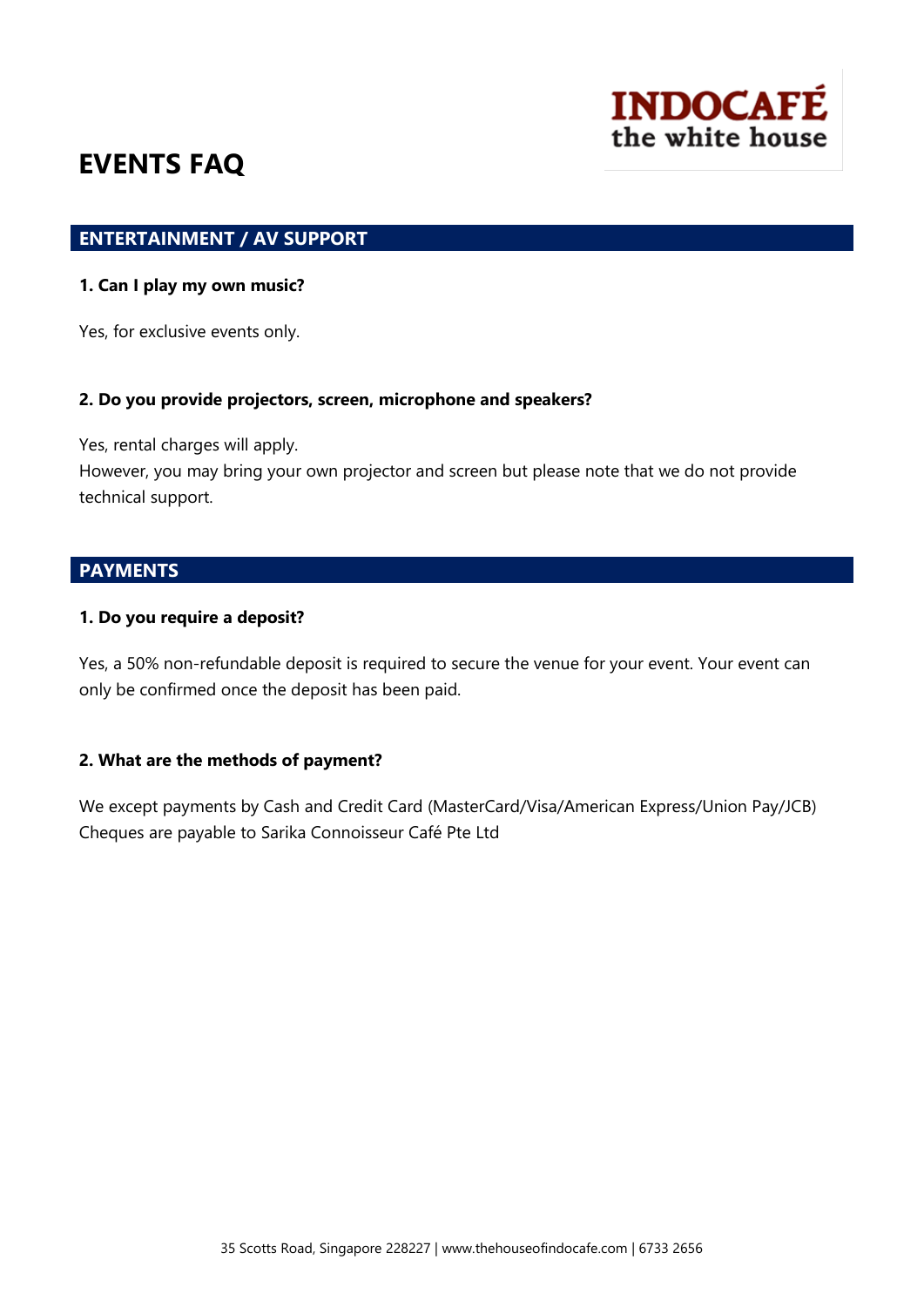# **LOCATION**

#### **1. Where are you located?**

We are located at 35 Scotts Road. Nearby landmarks includes Sheraton Towers, Environment Building and Newton Circus.

**INDOCAFÉ** 

the white house

#### **2. What is the best way to get there?**

| <b>MRT</b>              | Nearest station is Newton MRT (Downtown Line & North South Line)<br>Proceed to Exit A and walk 5-mins to our destination                                                                     |
|-------------------------|----------------------------------------------------------------------------------------------------------------------------------------------------------------------------------------------|
| Bus                     | Service No. 5, 54, 124, 143, 162, 162M, 167, 518, 972M<br>Alight opposite Environment Building (just outside our gate)<br>Alight at Environment Building (cross the road to our destination) |
| Taxi                    | Alight within our premises                                                                                                                                                                   |
| <b>Private Vehicles</b> | Our compound can hold up to 6 vehicles on a first-come basis.                                                                                                                                |
| Alternative             | Nearest parking is at Sheraton Towers and Environment Building<br>(parking charges applies)                                                                                                  |

For further inquiries, you can send an email to [enquiry@thehouseofindocafe.com](mailto:enquiry@thehouseofindocafe.com) or contact our restaurant team at 6733 2656